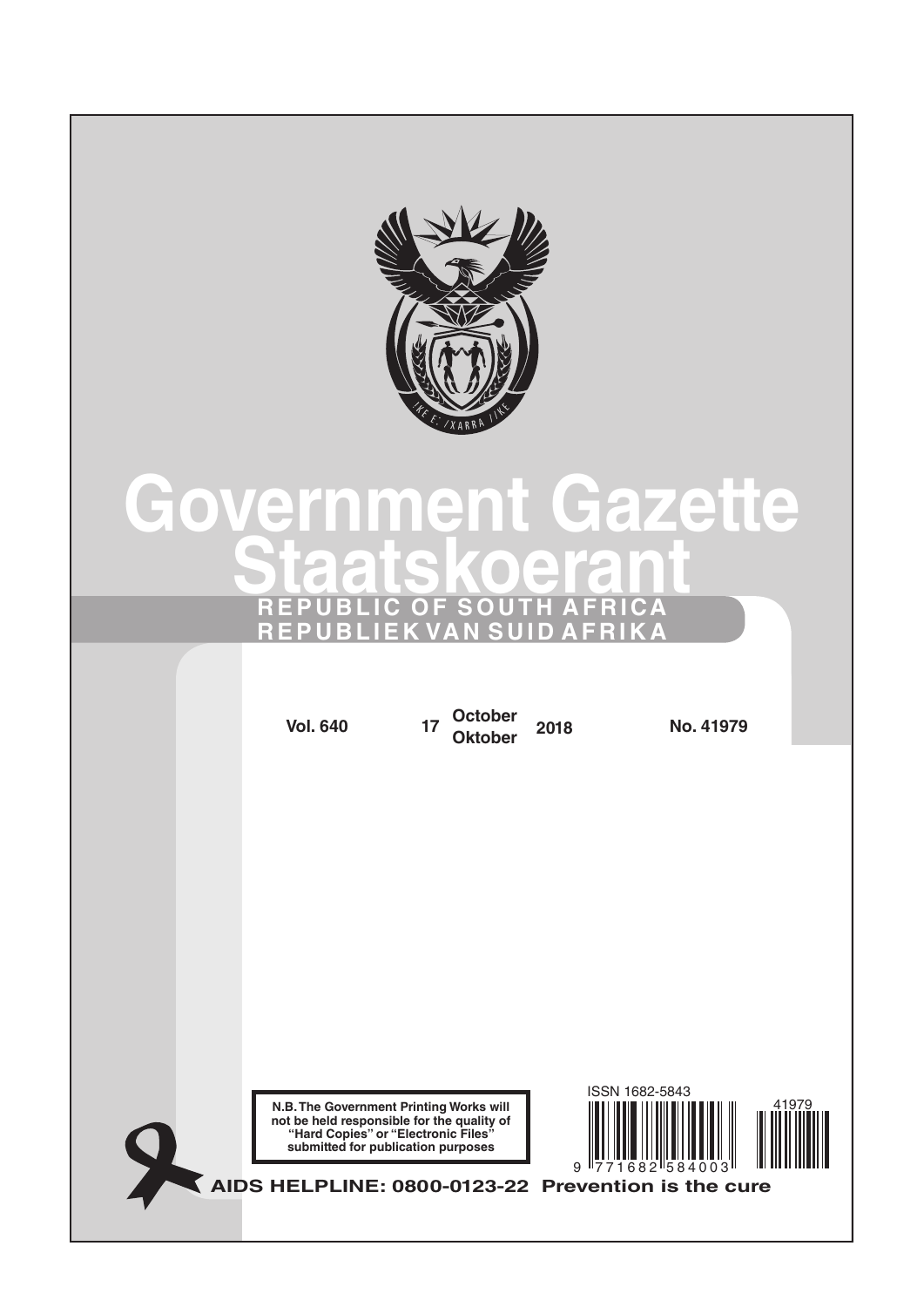This gazette is also available free online at **www.gpwonline.co.za**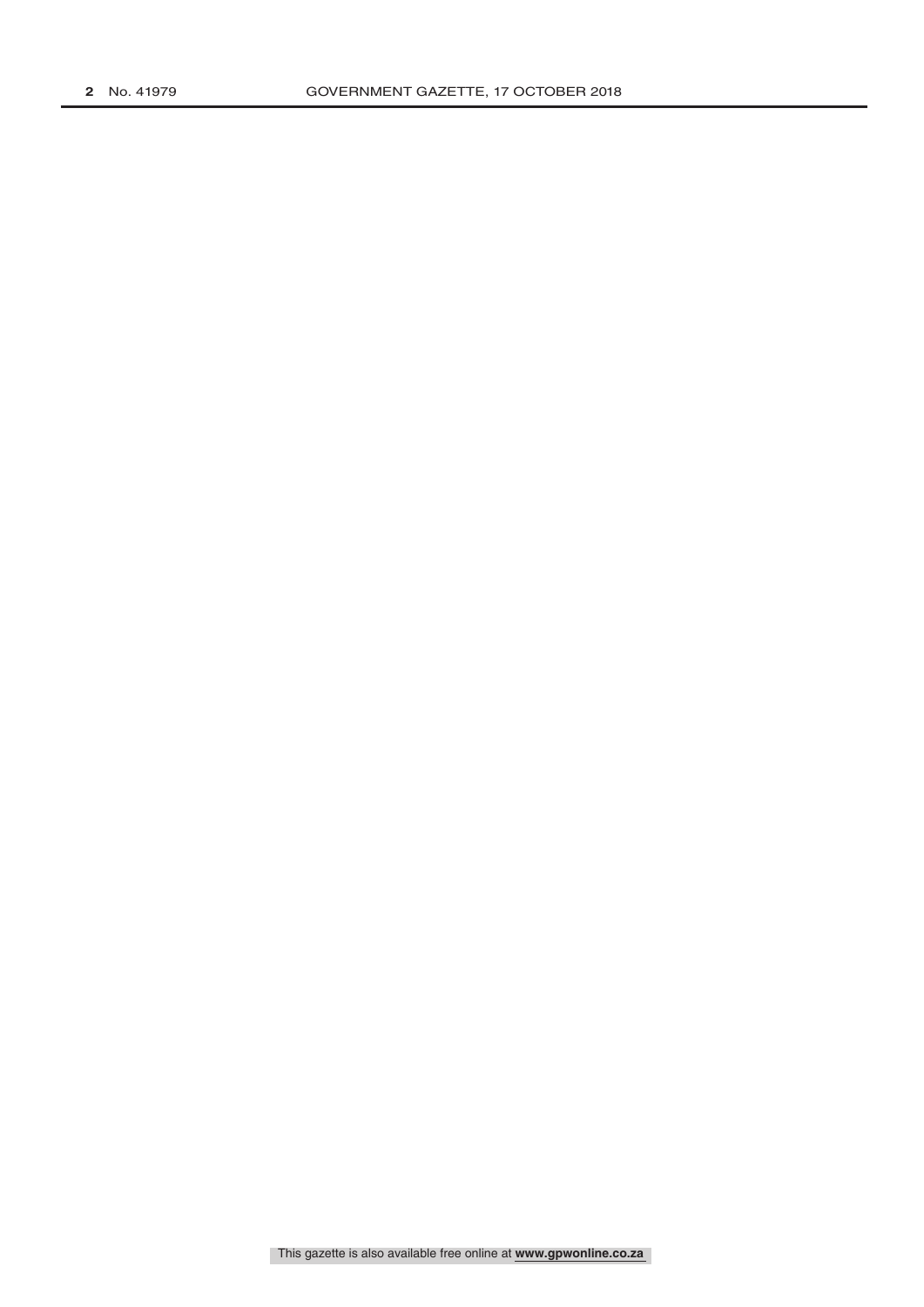# **IMPORTANT NOTICE:**

**The GovernmenT PrinTinG Works Will noT be held resPonsible for any errors ThaT miGhT occur due To The submission of incomPleTe / incorrecT / illeGible coPy.**

**no fuTure queries Will be handled in connecTion WiTh The above.**

# **Contents**

| No. |                                                                                                              | Gazette<br>No. | Paae<br>$N_O$ |
|-----|--------------------------------------------------------------------------------------------------------------|----------------|---------------|
|     | <b>PROCLAMATIONS • PROKLAMASIES</b>                                                                          |                |               |
| 30  | Commissions Act (8/1947): Commission of Inquiry into Allegations for Impropriety Regarding Public Investment | 41979          |               |
| 30  | Kommissies Wet (8/1947): Kommissie van Ondersoek tot bewyse van Onderneming met Betrekking tot Openbare      | 41979          | 10            |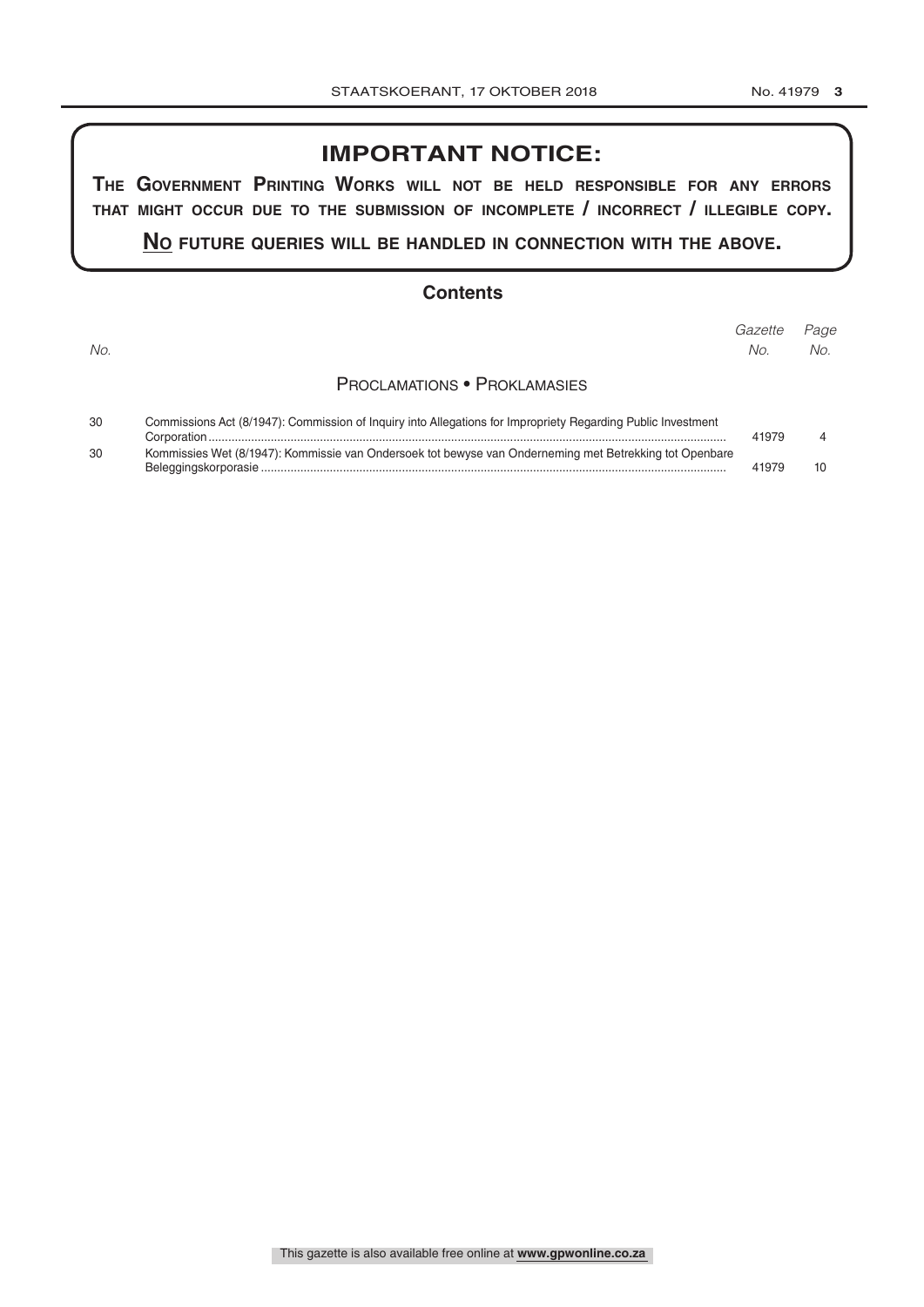# Proclamations • Proklamasies

### **PROCLAMATION NO. 30 OF 2018**

## by the

# PRESIDENT OF THE REPUBLIC OF SOUTH AFRICA

# COMMISSION OF INQUIRY INTO ALLEGATIONS OF IMPROPRIETY REGARDING PUBLIC INVESTMENT CORPORATION

In terms of section 84(2)(*f*) of the Constitution of the Republic of South Africa, 1996, I hereby appoint a Commission of Inquiry into allegations of impropriety regarding the Public Investment Corporation (PIC) with the terms of reference attached in the Schedule hereto and appoint Honourable Mr Justice Lex Mpati, the former President of the Supreme Court of Appeal who has been discharged from active service as Commissioner, assisted by Ms Gill Marcus and Mr Emmanuel Lediga.

Given under my Hand and the Seal of the Republic of South Africa at on this the  $4\pi$  day of  $Oebb$   $\pi$  Two Thousand and Eighteen.

PRESIDENT By Order of the President in Cabinet

mit MINISTER OF THE CABINET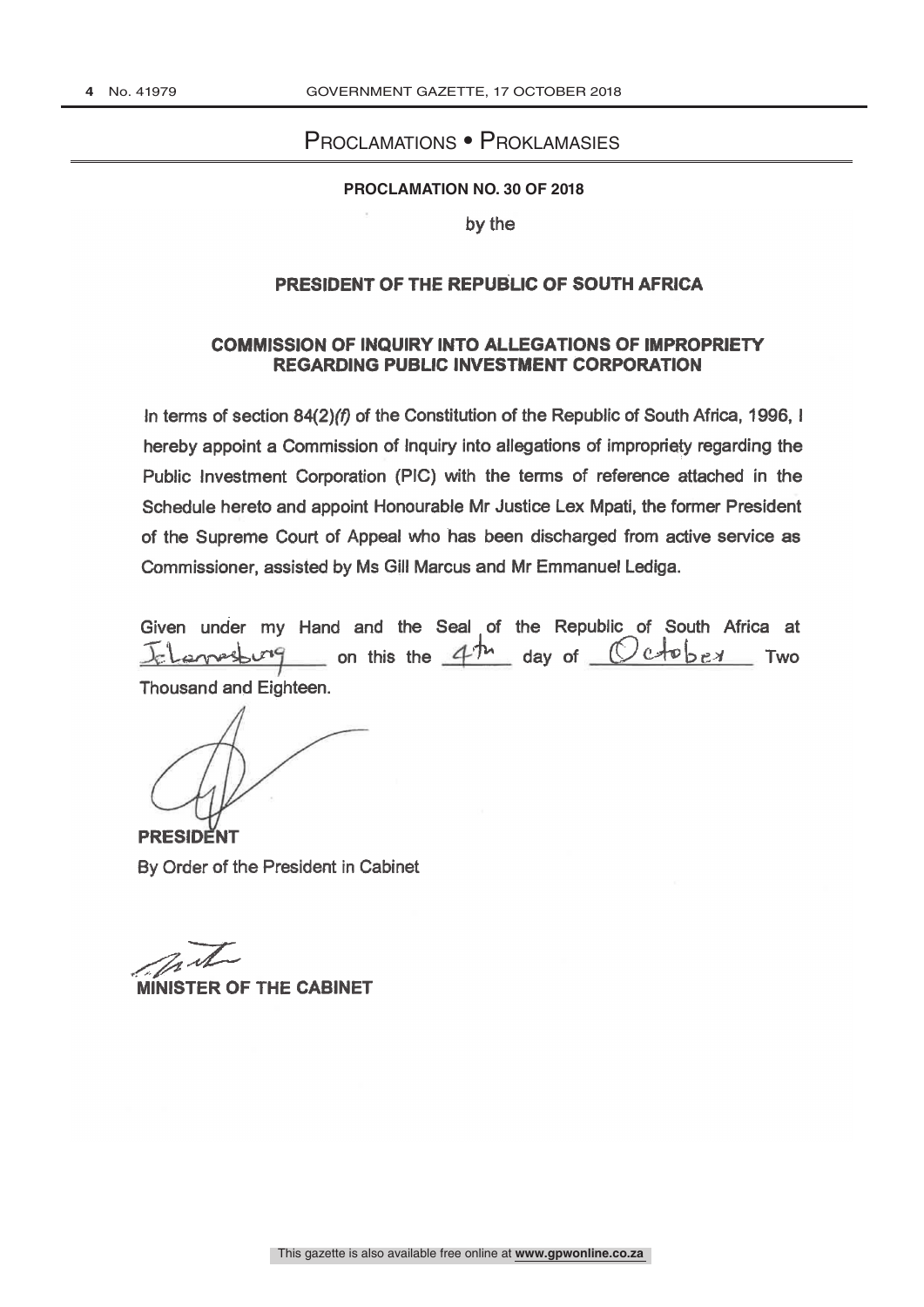#### **SCHEDULE**

# TERMS OF REFERENCE OF THE COMMISSION OF INQUIRY INTO ALLEGATIONS OF IMPROPRIETY REGARDING THE PUBLIC INVESTMENT **CORPORATION**

WHEREAS the Public Investment Corporation SOC Limited (herein called the PIC) was established by the Public Investment Corporation Act, 2004 (herein called the PIC Act), is a state owned company under the Companies Act, 2008, and a government business enterprise under the Public Finance Management Act, 1999 and licensed under the Financial Advisory and Intermediary Services Act, 2002 as a financial services provider;

AND WHEREAS the PIC is the investment manager for the Government Employees Pension Fund (herein called the GEPF), the pension fund for public service employees, as well as for certain other government institutions and private persons, and given the size of investments it manages, which play a significant role in socioeconomic development in South Africa;

AND WHEREAS the Government is the guarantor of last resort for the obligations of the GEPF, a failure of the PIC or a failure of any significant investments for the GEPF, exposes the Government to substantial financial vulnerability;

AND WHEREAS the PIC must be managed in accordance with the highest standard of ethics, integrity and efficiency, so that its governance and investment decisions are beyond reproach and the investment of funds on behalf of members of the GEPF, in particular, are adequately safeguarded;

AND WHEREAS there are persistent and continued negative reports about alleged improprieties regarding investments by the PIC and the conduct of certain former and current office bearers and employees of the PIC, as well as about the effective functioning of its Board which have given rise to negative perceptions of the PIC;

AND WHEREAS the veracity of alleged improprieties must be investigated properly and possible corrective measures may be required in order to stabilise and restore confidence in the PIC and to ensure its sound financial management,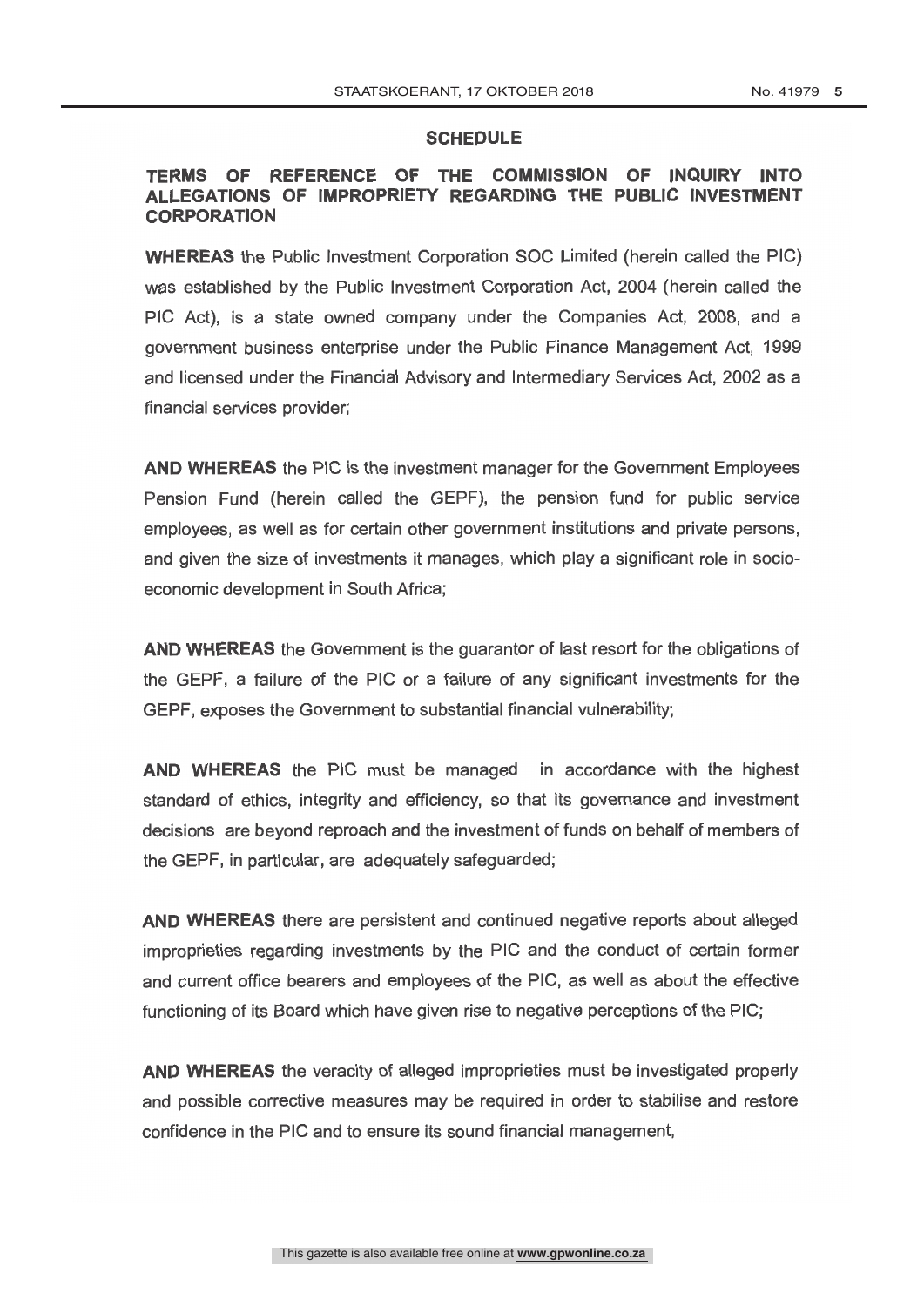THEREFORE a Commission of Inquiry is hereby appointed in terms of section 84(2)(f) of the Constitution of the Republic of South Africa, 1996.

- 1. The Commission must enquire into, make findings, report on and make recommendations on the following:
	- $1.1.$ Whether any alleged impropriety regarding investment decisions by the PIC in media reports in 2017 and 2018 contravened any legislation, PIC policy or contractual obligations and resulted in any undue benefit for any PIC director, or employee or any associate or family member of any PIC director or employee at the time;
	- 1.2. Whether any findings of impropriety following the investigation in terms of paragraph 1.1 resulted from ineffective governance and/or functioning by the PIC Board;
	- 1.3. Whether any PIC director or employee used his or her position or privileges, or confidential information for personal gain or to improperly benefit another person;
	- 1.4 Whether any legislation or PIC policies concerning the reporting of alleged corrupt activities and the protection of whistle -blowers were not complied with in respect of any alleged impropriety referred to in paragraph 1.1,
	- 1.5. Whether the approved minutes of the PIC Board regarding discussions of any alleged impropriety referred to in paragraph 1.1 are an accurate reflection of the discussions and the Board's resolution regarding the matters and whether the minutes were altered to unduly protect persons implicated and, if so, to make a finding on the person/s responsible for the alterations;
	- 1.6. Whether all the investigations into the leakage of information and the source of emails containing allegations against senior executives of the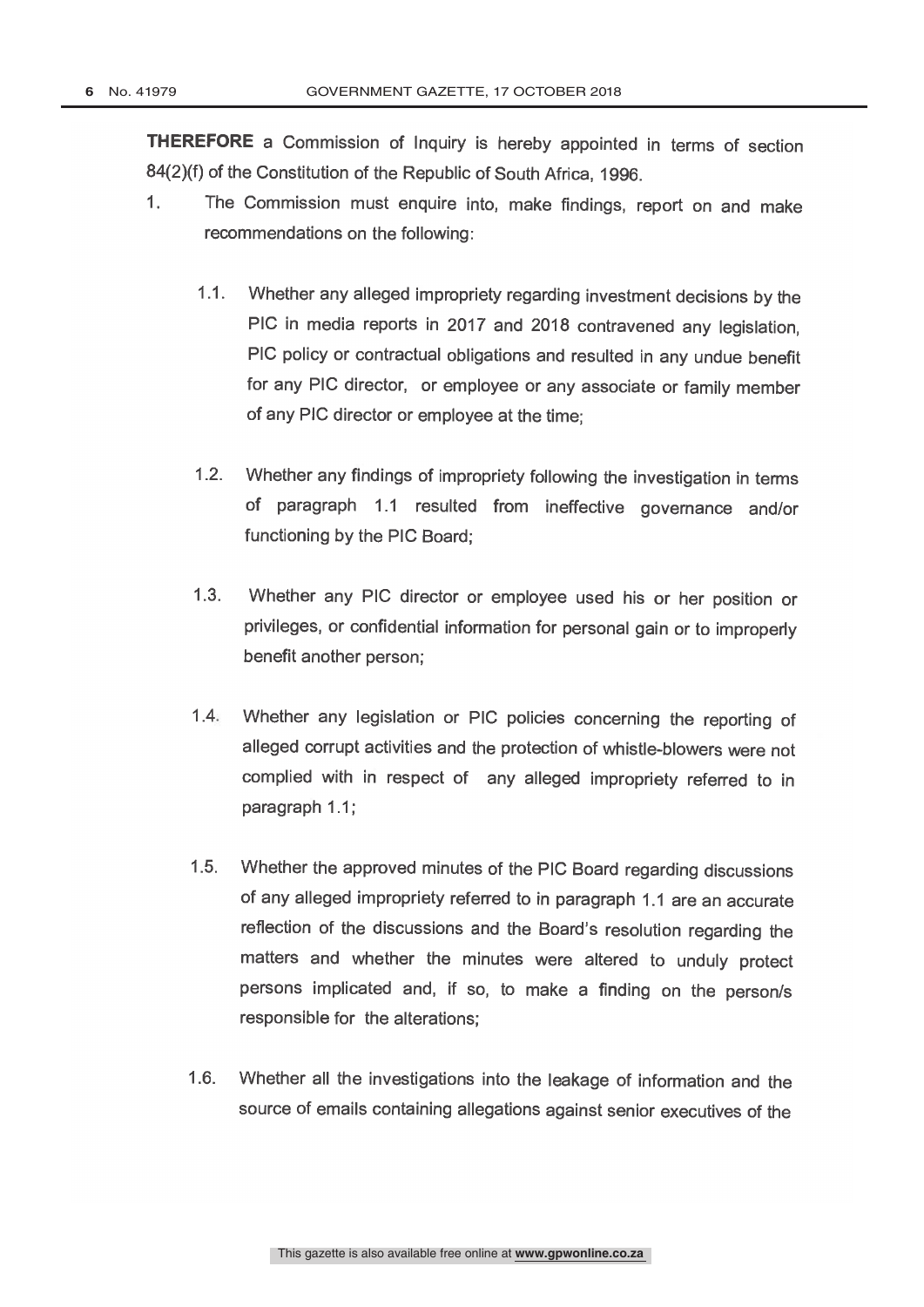PIC in media reports in 2017 and 2018, while not thoroughly investigating the substance of these allegations, were justified;

- 1.7. Whether any employees of the PIC obtained access to emails and other information of the PIC, contrary to the internal policies of the PIC or legislation;
- 1.8. Whether any confidential information of the PIC was disclosed to third parties without the requisite authority or in accordance with the Protected Disclosures Act, 2000, and, if so, to advise whether such disclosure impacted negatively on the integrity and effective functioning of the PIC;
- 1.9. Whether the PIC has adequate measures in place to ensure that confidential information is not disclosed and, if not, to advise on measures that should be introduced;
- 1.10. Whether measures that the PIC has in place are adequate to ensure that investments do not unduly favour or discriminate against -
	- 1.10.1. a domestic prominent influential person (as defined in section 1 of the Financial Intelligence Centre Act, 2001);
	- 1.10.2. an immediate family member (as contemplated in section 21H(2) of the Financial Intelligence Centre Act, 2001) of a domestic prominent influential person; and
	- 1 10.3. known close associates of a domestic prominent influential person;
- 1.11. Whether there are discriminatory practices with regard to remuneration and performance awards of PIC employees;
- 1 12. Whether any senior executive of the PIC victimised any PIC employees;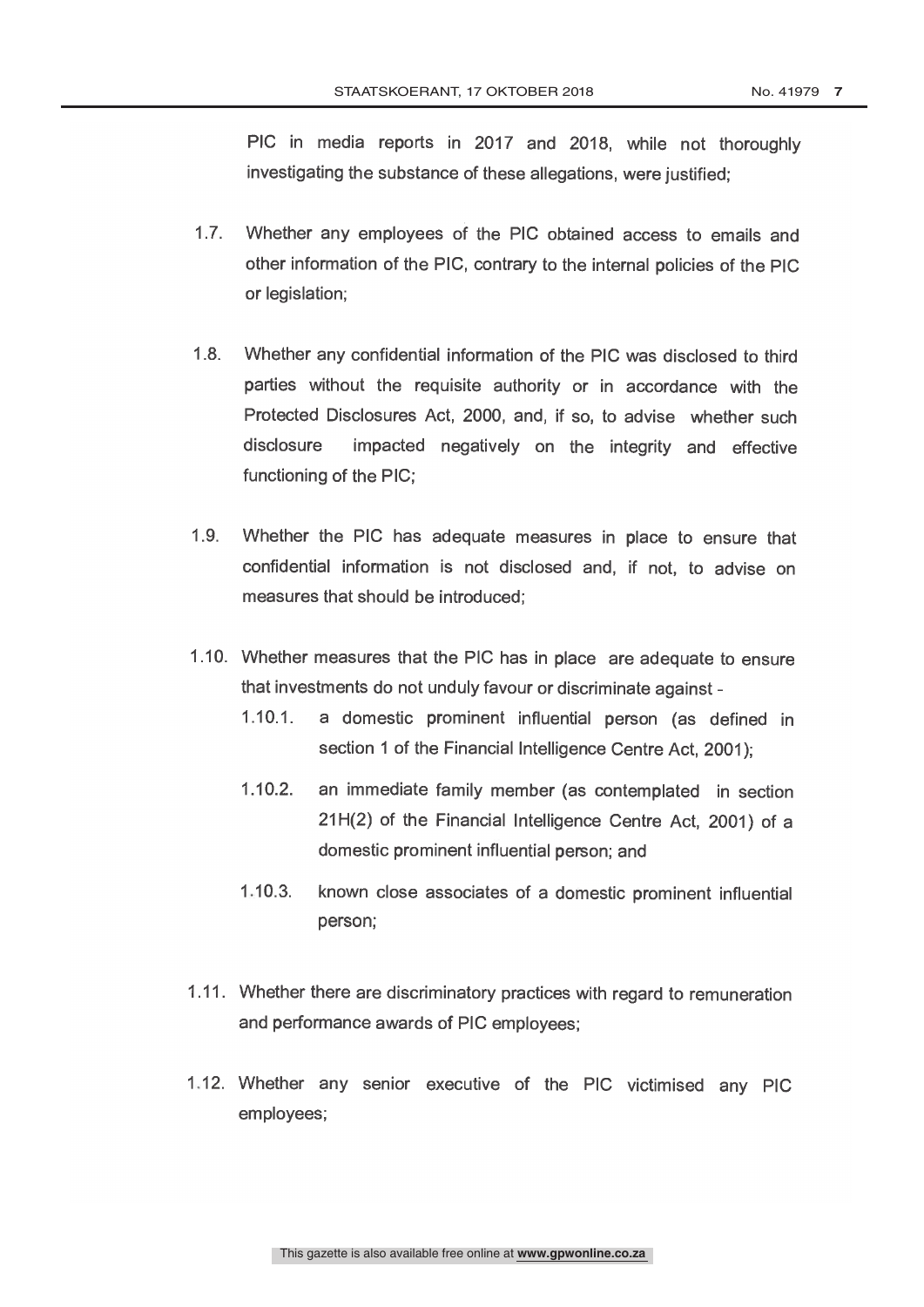- 1.13. Whether mutual separation agreements concluded in 2017 and 2018 with senior executives of the PIC complied with internal policies of the PIC and whether pay-outs made for this purpose were prudent;
- 1 14. Whether the PIC followed due and proper process in 2017 and 2018 in the appointment of senior executive heads and senior managers, whether on permanent or fixed-term contracts;
- 1.15. Whether the current governance and operating model of the PIC, including the composition of the Board, is the most effective and efficient model and, if not, to make recommendations on the most suitable governance and operational model for the PIC for the future;
- 1.16. Whether, considering its findings, it is necessary to make changes to the PIC Act, the PIC Memorandum of Incorporation in terms of the Companies Act, 2008, and the investment decision -making framework of the PIC, as well as the delegation of authority for the framework (if any) and, if so, to advise on the possible changes.
- 2. The Commission must, in its enquiry for the purpose of its findings, report and recommendations, consider the period 1 January 2015 to 31 August 2018.
- 3. The Commission must submit-
	- 3.1. an interim report to the President by not later than 15 February 2019; and
	- 3.2. a final report by not later than 15 April 2019.
- 4. The Commission may, if necessary, investigate and make findings and recommendations on, any other matter regarding the PIC, regardless of when it is alleged to have occurred, on condition that such other investigations, findings and recommendations do not cause any delay in the submission of the reports on the applicable dates referred to in paragraph 3.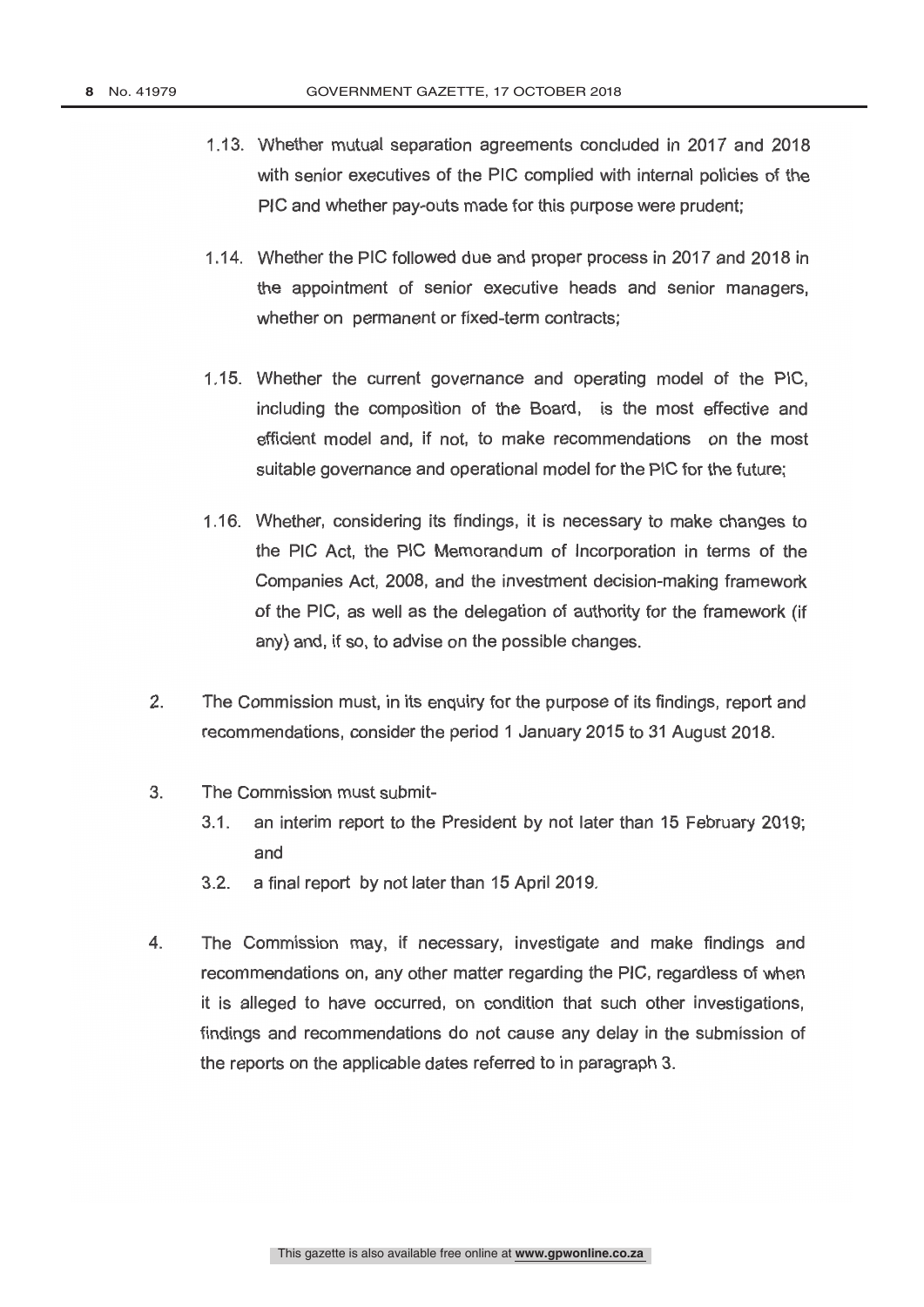- 5. The Commission may request the advice or views of any organ of state or any other person or organisation that the Commission is of the opinion may be able to assist.
- 6. In order to-
	- 6.1 enable the Commission to conduct its work meaningfully and effectively; and
	- 6.2. facilitate the gathering of evidence, by conferring on the Commission such powers as are necessary to secure the attendance of witnesses and to compel the production of documents and any other required information, including the power to enter and search premises, regulations must be made under the Commissions Act, 1947, which will apply to the Commission.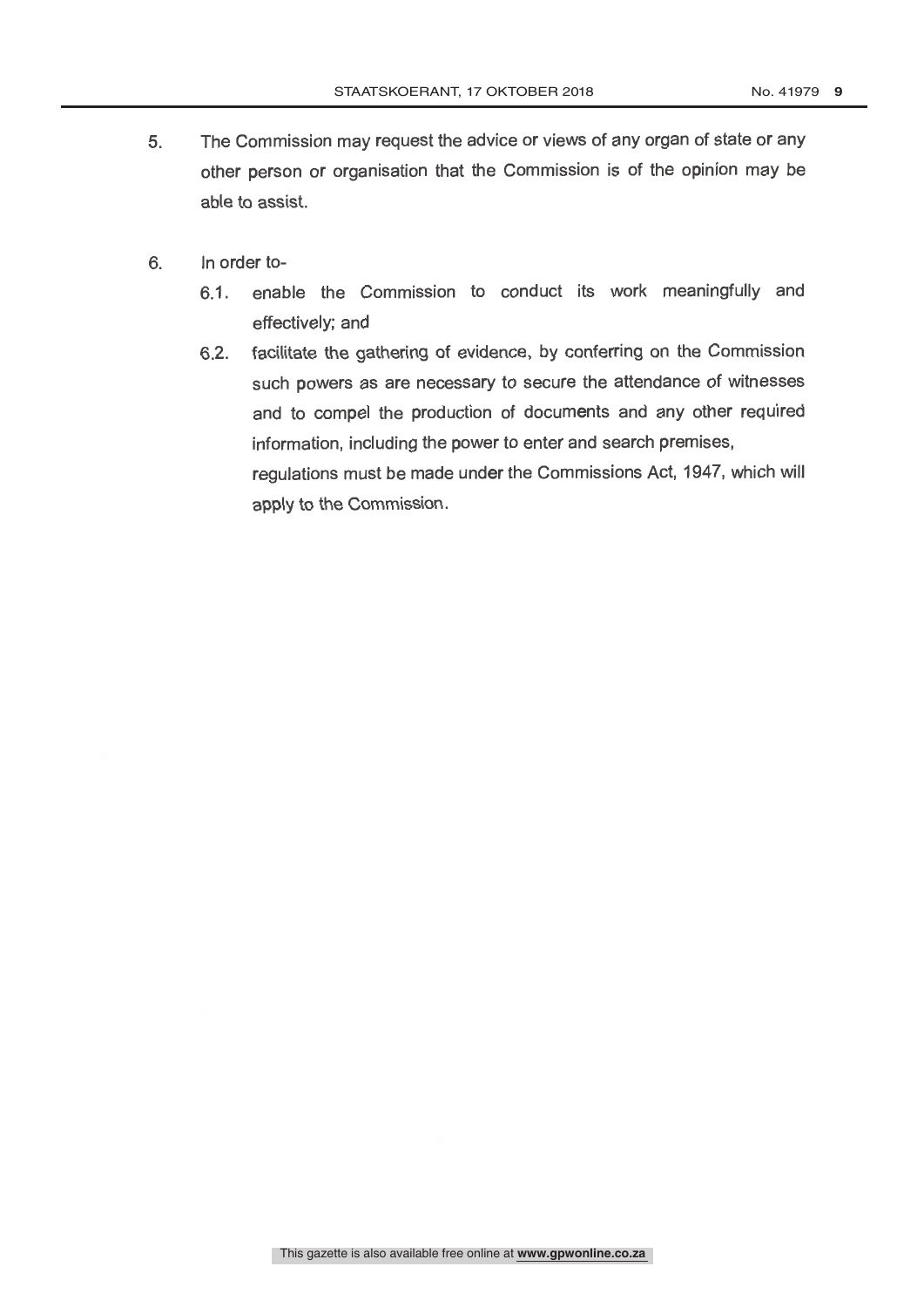#### **PROKLAMASIE NO. 30 VAN 2018**

deur die

# PRESIDENT VAN DIE REPUBLIEK VAN SUID-AFRIKA

# KOMMISSIE VAN ONDERSOEK NA BEWERINGS VAN ONBEHOORLIKHEID RAKENDE DIE "PUBLIC INVESTMENT CORPORATION"

Ingevolge artikel 84(2)(f) van die Grondwet van die Republiek van Suid-Arika, 1996, stel ek hierby 'n Kommissie van Ondersoek aan na bewerings van onbehoorlikheid . rakende die "Public Investment Corporation" (PIC) met die opdrag in die aangehegde Bylae en stel Sy Agbare Regter Lex Mpati, die voormalige President van die Hoogste Hof van Appèl wat van aktiewe diens onthef is, as Kommissaris aan, bygestaan deur Me Gill Marcus en Mnr Emmanuel Lediga.

Gegee onder my Hand en die Seël van die Republiek van Suid-Afrika te op hede die \_\_\_\_\_\_\_\_\_ dag van \_\_\_\_\_\_\_\_\_\_\_\_\_\_\_ Tweeduisend-enagttien.

#### PRESIDENT

Op las van die President-in-Kabinet:

# **MINISTER VAN DIE KABINET**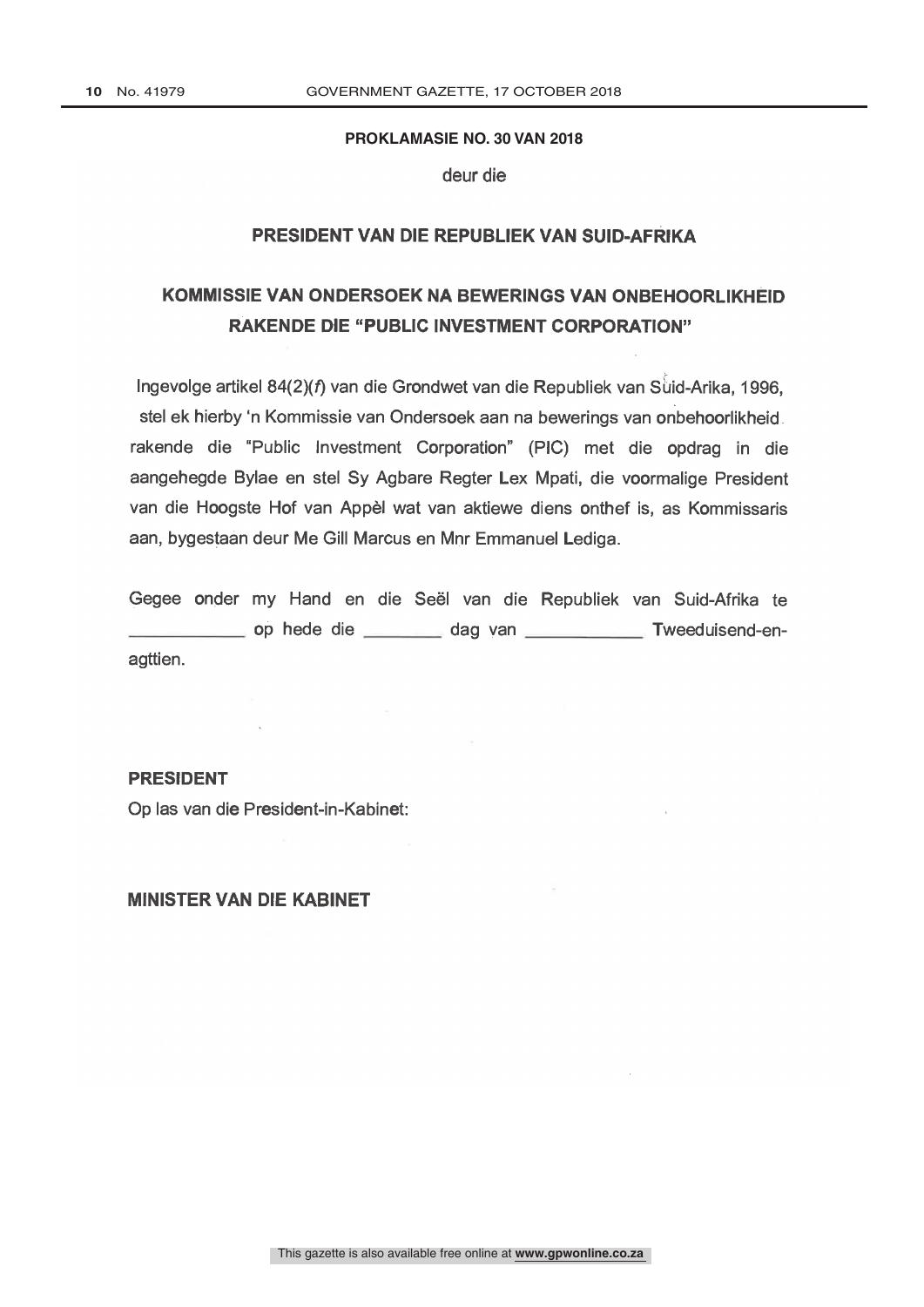#### BYLAE

# OPDRAG AAN KOMMISSIE VAN ONDERSOEK NA BEWERINGS VAN ONBEHOORLIKHEID RAKENDE DIE "PUBLIC INVESTMENT CORPORATION"

AANGESIEN die "Public Investment Corporation" SOC Beperk (hierna na verwys as die PIC) ingestel is deur die Wet op die Openbare Beleggingskorporasie, 2004 (hierna na verwys as die PIC Wet), as 'n maatskappy in staatsbesit ingevolge die Maatskappywet, 2008, en `n regeringsbesigheidsonderneming ingevolge die Wet op Openbare Finansiële Bestuur, 1999 en ingevolge die Wet op Finansiële Advies- en Tussengangerdienste, 2002 as `n finansiële diensteverskaffer gelisensieër is;

EN AANGESIEN die PIC die beleggingsbestuurder vir die "Government Employees Pension Fund" (hierna na verwys as die GEPF) is, die pensioenfonds vir werknemers in die staatsdiens, sowel as vir sekere ander regeringsinstansies en privaat persone, en gegewe die grootte van beleggings wat dit bestuur, wat 'n beduidende rol in sosio-ekonomiese ontwikkeling in Suid-Afrika speel;

EN AANGESIEN die Regering die waarborger van laaste instansie vir die verpligtinge van die GEPF is, stel `n mislukking van die PIC of `n mislukking van enige beduidende beleggings vir die GEPF die Regering bloot aan wesenlike finansiële kwesbaarheid;

EN AANGESIEN die PIC bestuur moet word in ooreenstemming met die hoogste standaard van etiek, integriteit en doeltreffendheid, sodat sy bestuurs- en beleggingsbesluite onberispelik is en die beleggings van fondse namens lede van die GEPF, spesifiek, voldoende beveilig is;

EN AANGESIEN daar hardnekkige en voortdurende negatiewe berigte is oor beweerde onbehoorlikhede rakende beleggings deur die PIC en die optrede van sekere voormalige en huidige ampsdraers en werknemers van die PIC, sowel as rakende die effektiewe funksionering van sy Raad wat tot negatiewe persepsies van die PIC aanleiding gegee het;

EN AANGESIEN die waarheid van beweerde onbehoorlikhede behoorlik ondersoek moet word en moontlike regstellende maatreëls nodig mag wees ten einde die PIC te stabiliseer en vertroue daarin te herstel en gesonde finansiële bestuur te verseker,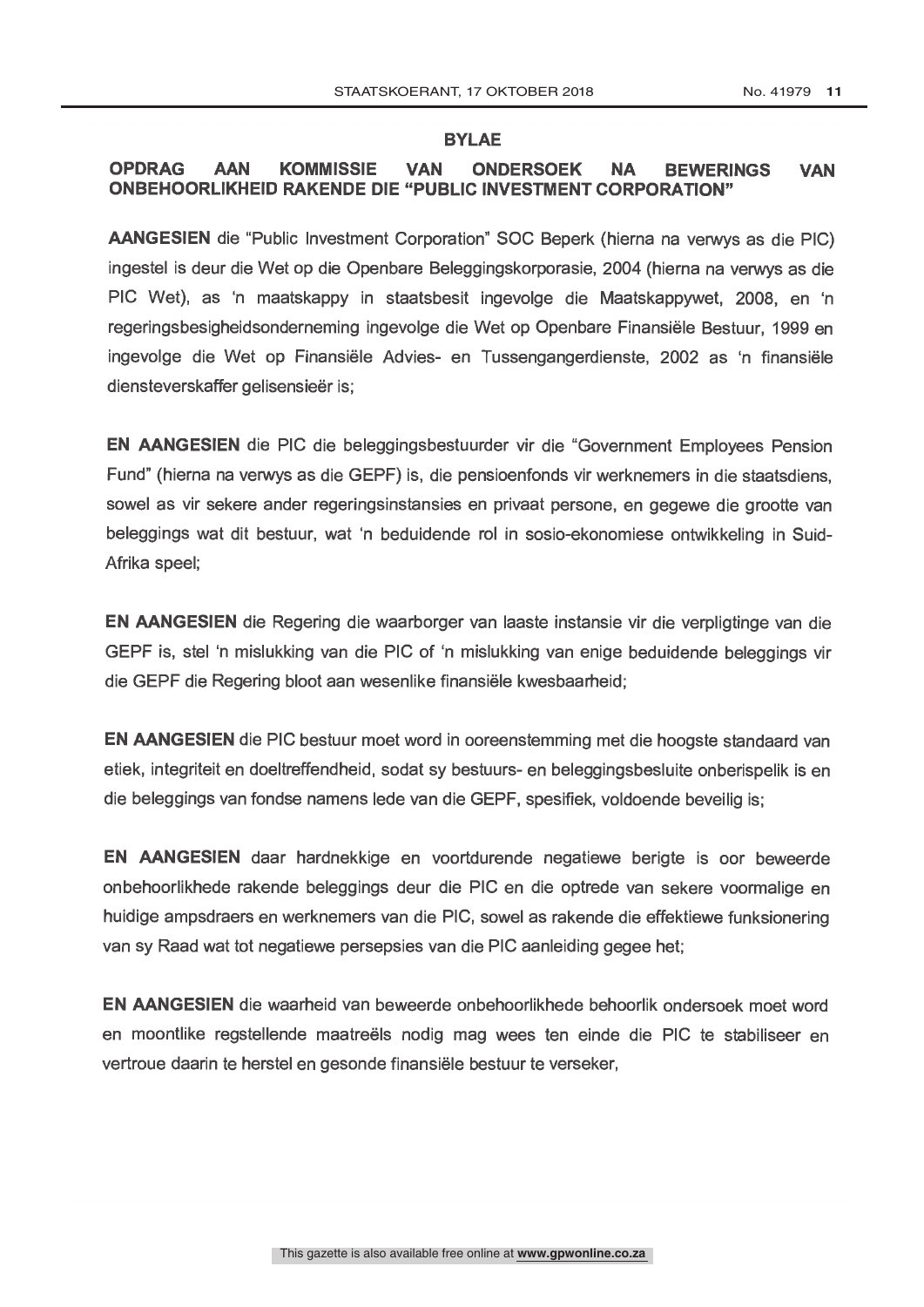**DERHALWE** word 'n Kommissie van Ondersoek hierby aangestel ingevolge artikel  $84(2)(f)$  van die Grondwet van die Republiek van Suid -Arika, 1996.

- <sup>1</sup> Die Kommissie moet ondersoek instel na, bevindings maak, versiag doen en aanbevelings maak oor die volgende:
	- 1.1. Of enige beweerde onbehoorlikheid rakende beleggingsbesluite deur die PIC in mediaberigte in 2017 en 2018 enige wetgewing, PIC beleid of kontraktuele verpligtinge oortree het en in `n onbehoorlike voordeel vir 'n PIC direkteur, of werknemer of 'n metgesel of familielid van enige PIC direkteur of werknemer op daardie tydstip tot gevolg gehad het:
	- 1.2. Of enige bevindings van onbehoorlikheid voorspruitend uit die ondersoek ingevolge paragraaf 1.1 die gevolg was van oneffektiewe bestuur deur en/of funksionering van die PIC Raad;
	- 1.3. Of enige PIC direkteur of werknemer sy of haar posisie of voordele, of vertroulike inligting vir persoonlike gewin gebruik het of om 'n ander persoon onbehoorlik te bevoordeel;
	- 1 4. Of enige wetgewing of PIC beleid rakende die aanmeld van beweerde korrupte bedrywighede en die beskerming van fluitjieblasers nie aan voldoen is nie met betrekking tot enige beweerde onbehoorlikheid na verwys in paragraaf 1.1,
	- 1.5. Of die goedgekeurde notules van die PIC Raad rakende besprekings van enige beweerde onbehoorlikheid in paragraaf 1.1 na verwys, `n akurate weerspieëling van die besprekings en die Raad se besluit ten opsigte van die aangeleenthede is en of die notules gewysig is om persone wat geïmpliseer is ten onregte te beskerm en, indien wel, om 'n bevinding te maak oor die persoon of persone verantwoordelik vir die wysigings;
	- 1.6. Of al die ondersoeke na die lek van inligting en die bron van eposse met aantygings teen senior uitvoerende beamptes van die PIC in mediaberigte in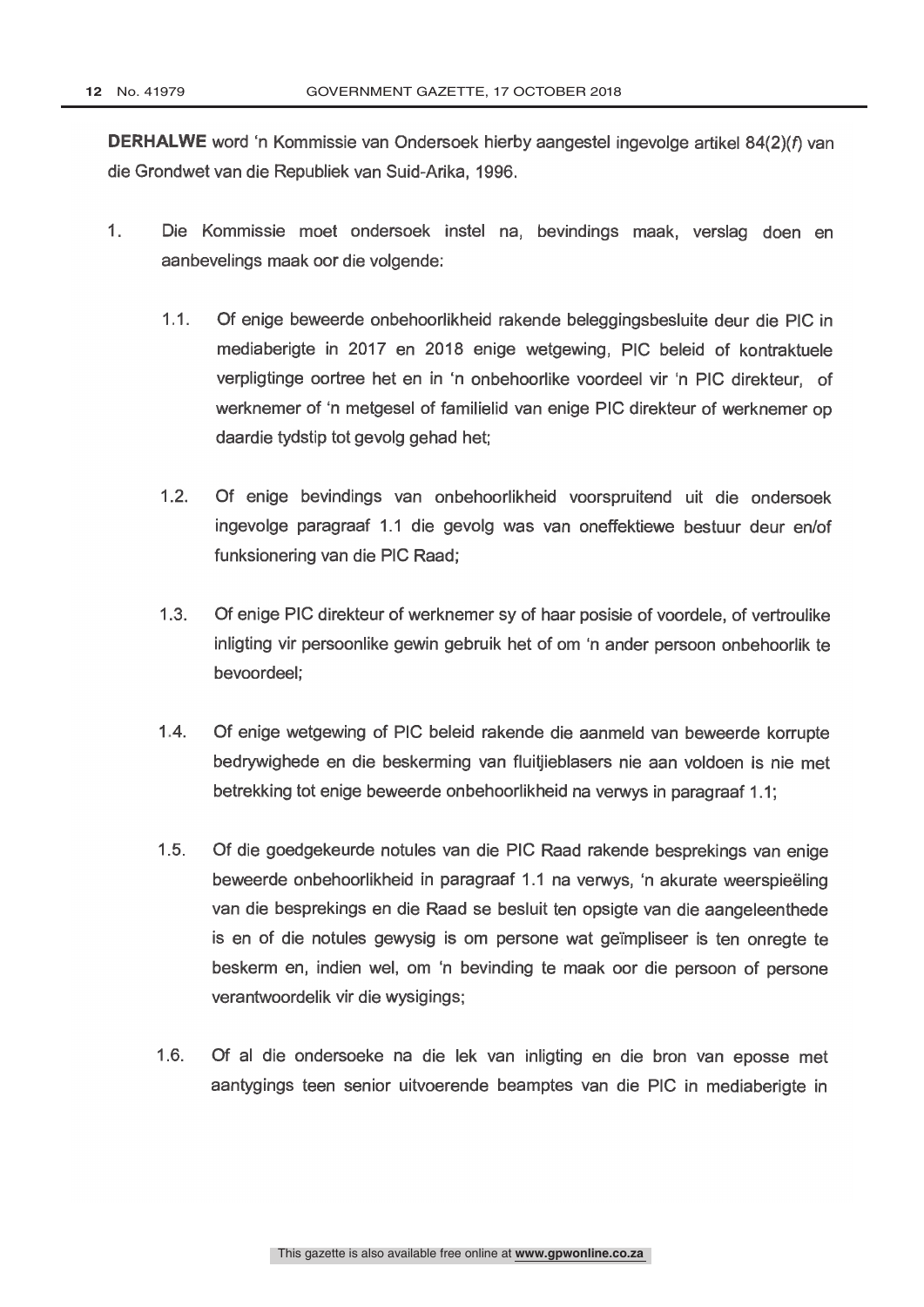2017 en 2018, alhoewel die wese van die bewerings nie behoorlik ondersoek is nie, regverdigbaar was;

- 1.7. Of enige werknemers van die PIC toegang tot eposse en ander inligting van die PIC verkry het, strydig met die interne beleid van die PIC of wetgewing;
- 1.8. Of enige vertroulike inligting van die PIC aan derde partye openbaar gemaak is sonder die vereiste magtiging of ooreenkomstig die Wet op op Beskermde Bekendmakings, 2000, en, indien wel, om te bevind of sodanige bekendmaking negatief op die integriteit en effektiewe funksionering van die PIC ingewerk het;
- 1.9. Of die PIC voldoende maatreëls in plek het om te verseker dat vertroulike inligting nie bekend gemaak word nie en, indien nie, aanbevelings te maak ten opsigte van maatreëls wat ingestel moet word;
- 1 10. Of maatreëls wat die PIC in plek het voldoende is om te verseker dat beleggings nie diskrimineer teen -
	- 1.10.1. `n binnelandse vooraanstaande invloedryke persoon (soos omskryf in artikel <sup>1</sup> van die Wet op die Finansiële Intelligensiesentrum, 2001);
	- 1.10.2. `n gesinslid (soos bedoel in artikel 21H(2) van die Wet op die Finansiële Intelligensiesentrum, 2001) van `n binnelandse vooraanstaande invloedryke persoon; en
	- 1.10.3. bekende nabye metgeselle van `n binnelandse vooraanstaande invloedryke persoon,

of hul onbehoorlik begunstig nie;

- 1.11. Of daar diskriminerende praktyke met betrekking tot vergoeding en prestasietoekennings van PIC werknemers is;
- 1 12. Of enige senior uitvoerende beampte van die PIC enige PIC werknemers geviktimiseer het;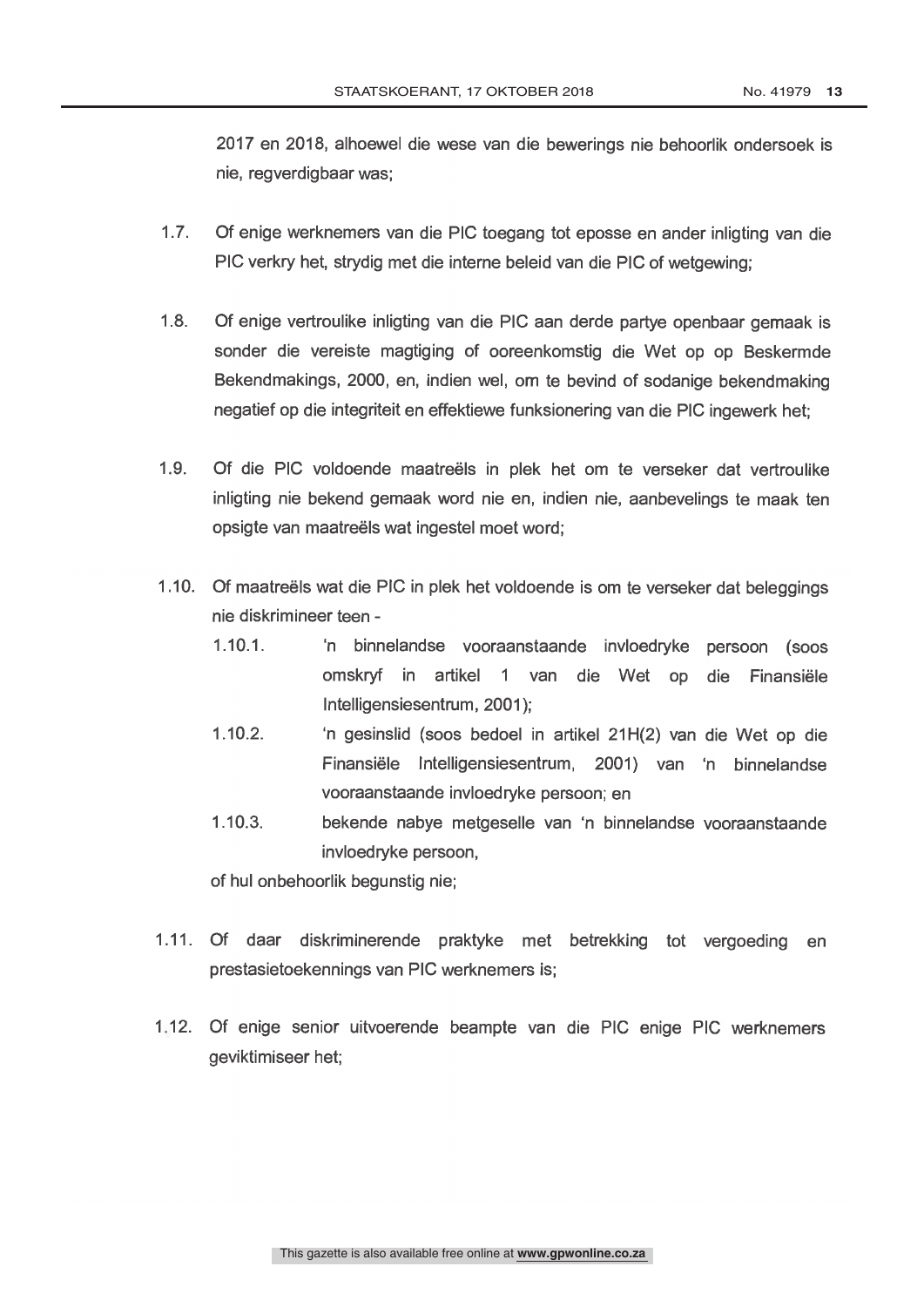- 1.13. Of wedersydse skeidingsooreenkomste wat in 2017 en 2018 met senior uitvoerende beamptes van die PIC gesluit is aan interne beleid van die PIC voldoen het en of uitbetalings vir daardie doel gemaak omsigtig was:
- 1 14 Of die PIC in 2017 en 2018 korrekte en behoorlike prosesse met die aanstelling van senior uitvoerende hoofde en senior bestuurders gevolg het, hetsy op permanente of vaste -termyn kontrakte;
- 1.15. Of die huidige bestuurs- en bedryfsmodel van die PIC, insluitend die samestelling van die Raad, die effektiefste en doeltreffendste model is en, indien nie, om aanbevelings te maak rakende die mees geskikte bestuurs- en bedryfsmodel vir die PIC vir die toekoms;
- 1.16. Of, die bevindings in ag genome, dit nodig is om wysigings aan te bring aan die PIC Wet, die PIC Memorandum van Inlywing ingevolge die Maatskappywet, 2008, en die belegging besluitnemingsraamwerk van die PIC, asook die delegasie van die magtiging van die raamwerk (indien enige) en, indien wel, om advies te gee oor moontlike veranderings.
- 2. Die Kommissie moet, in sy ondersoek vir die doeleindes van sy bevindings, verslag en aanbevelings, die tydperk 1 Januarie 2015 tot 31 Augustus 2018 oorweeg.
- 3. Die Kommissie moet die volgende voorlé
	- 3.1. 'n tussentydse verslag an die President teen nie later as 15 Februarie 2019 nie; en
	- 3.2. 'n finale verslag teen nie later as 15 April 2019 nie.
- 4 Die Kommissie kan, indien nodig, enige ander aangeleentheid rakende die PIC ondersoek en bevindings en aanbevelings maak, ongeag wanneer dit na bewering plaasgevind het, op voorwaarde dat sodanige ander ondersoeke, bevindings en aanbevelings nie 'n vertraging veroorsaak in die voorlegging van die verslae op die toepaslike datums in paragraaf 3 na verwys nie.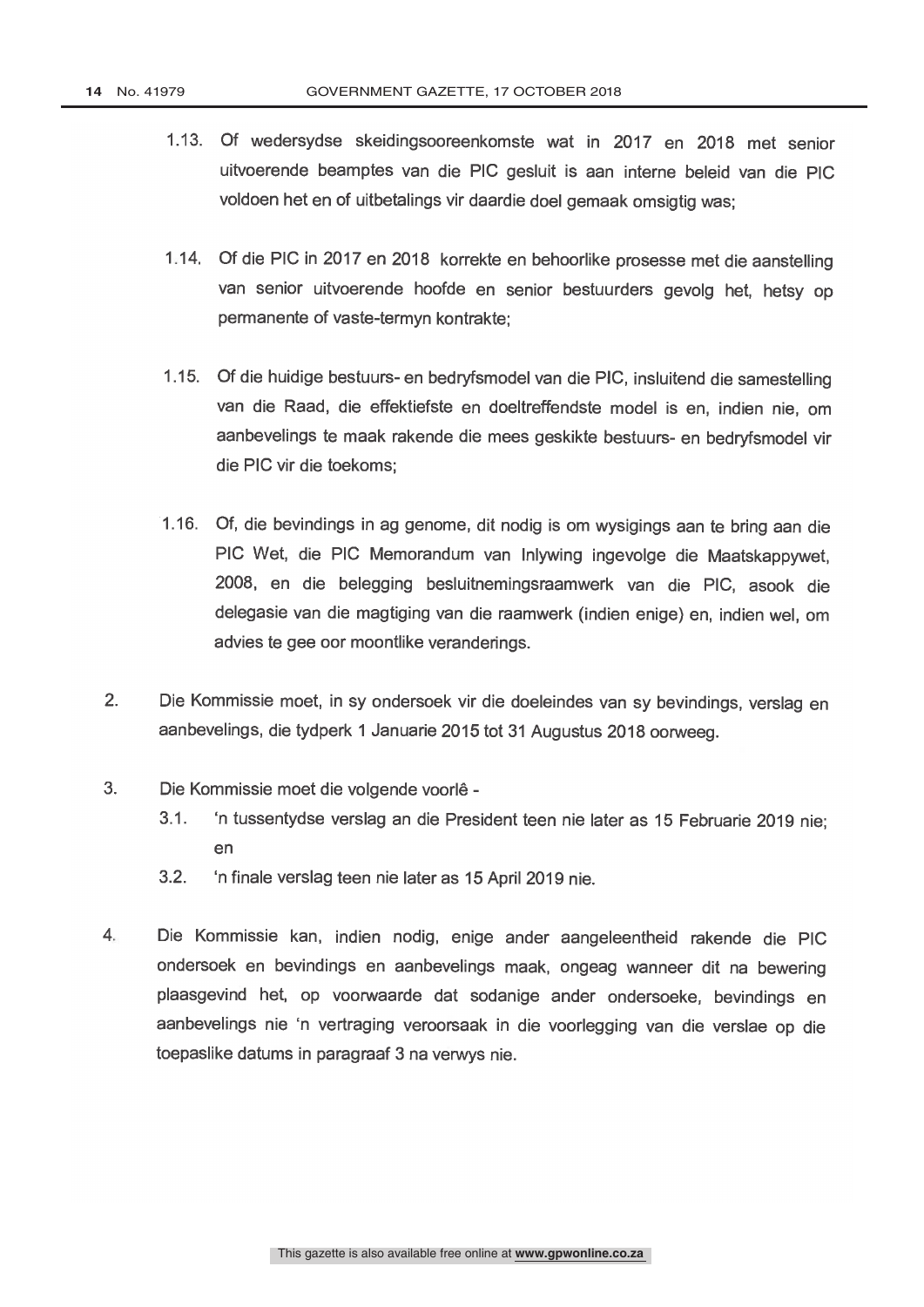- 6. Ten einde-
	- 6.1. die Kommissie in staat te stel om sy werk sinvol en effektief te verrig; en
	- 6.2. die insameling van getuienis te fasiliteer, deur aan die Kommissie sodanige magte op te dra as wat nodig is om die bywoning van getuies te verseker en om die voorlegging van dokumente en enige ander vereiste inligting te verplig, insluitend die mag om 'n perseel te betree en inspekteer,

moet regulasies ingevolge die Kommissiewet, 1947, uitgevaardig word wat op die Kommissie van toepassing sal wees.